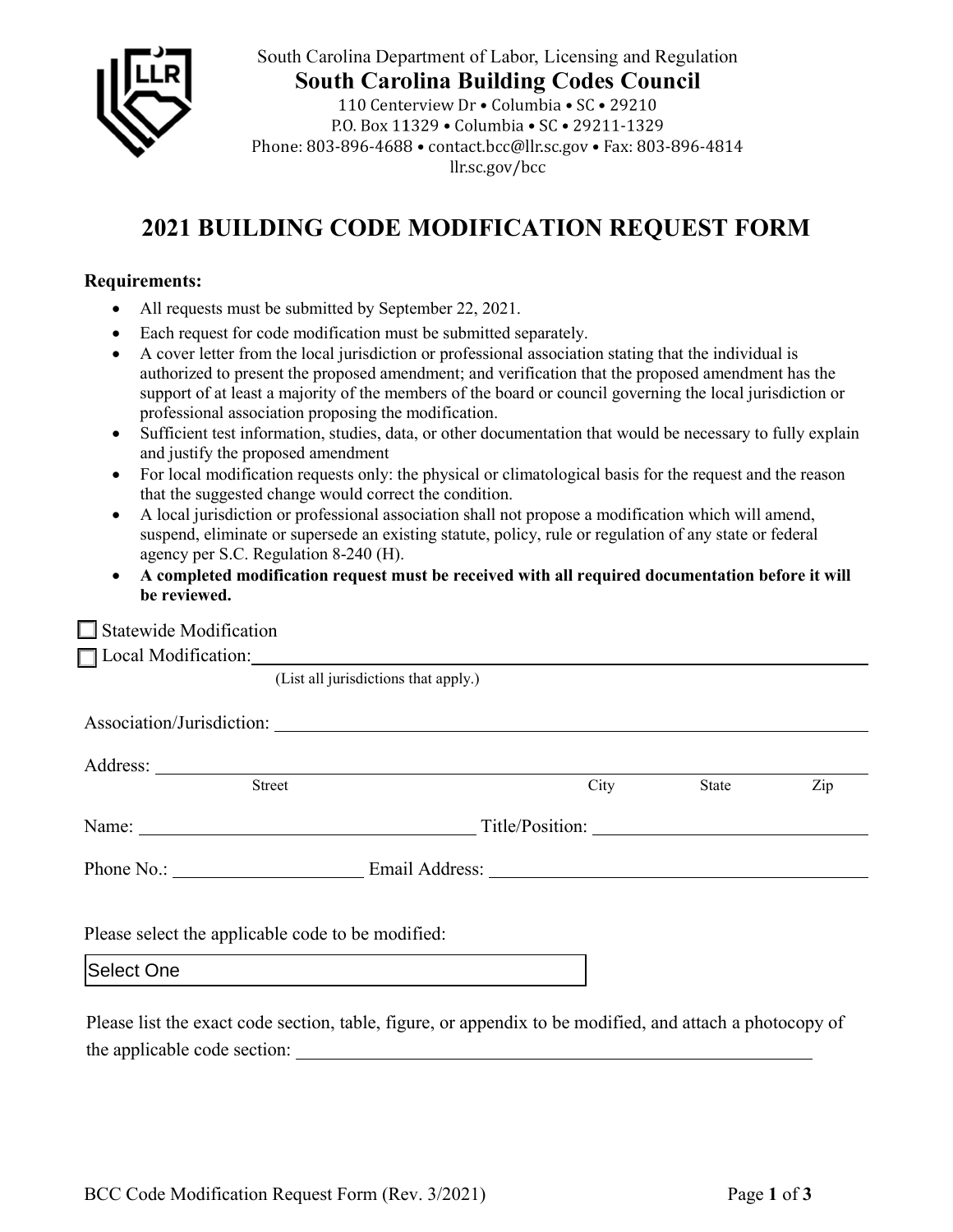## **Code section as modified:**

(Please strike through language being removed, and put language to be added in parentheses. Use additional pages as needed.)